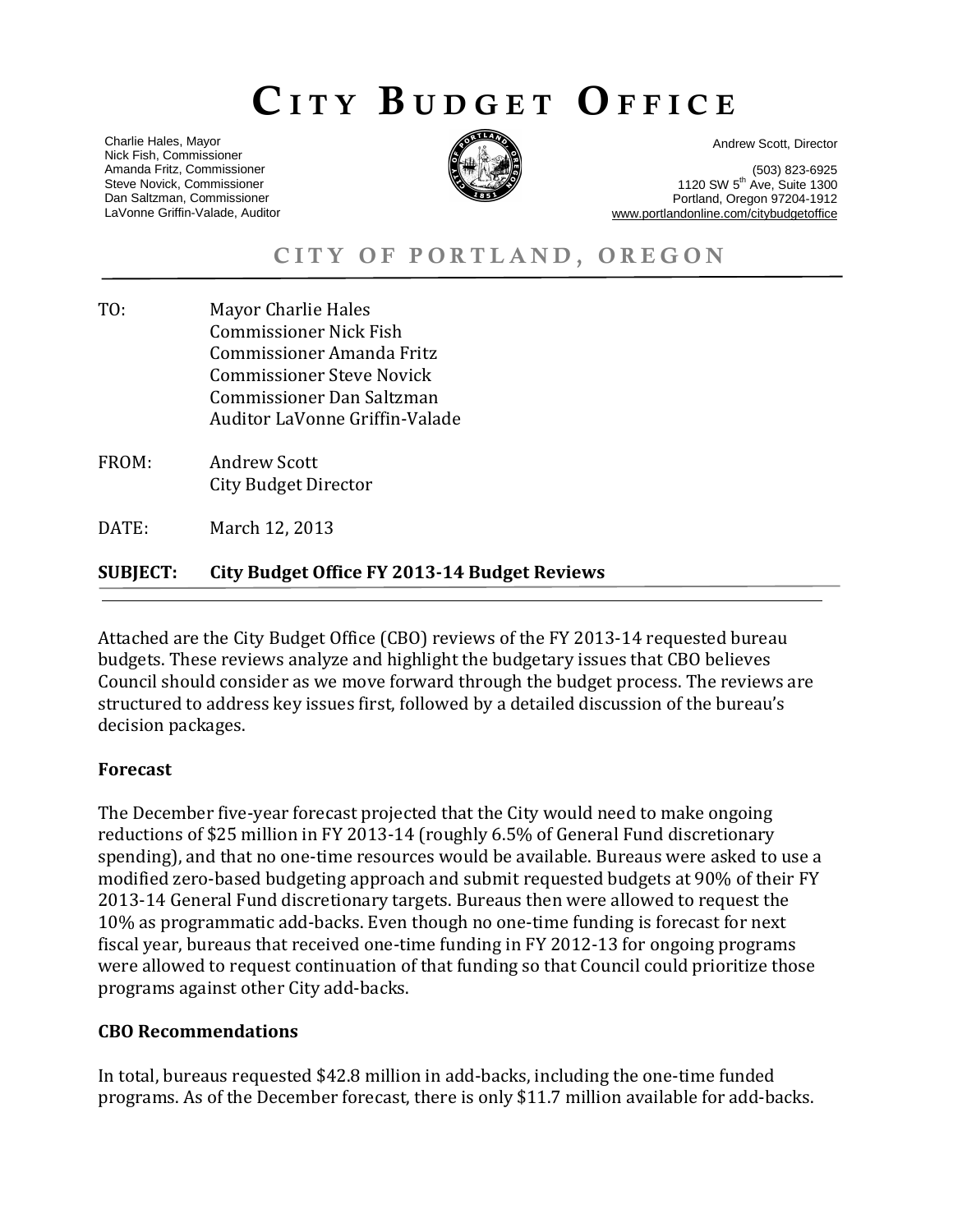The CBO has made a series of recommendations in these reviews that, in total, would produce the necessary \$25 million in ongoing reductions to balance the City's budget. We encourage you to read the full reviews to understand the context for each particular recommendation.

The Mayor sent out a list of his budget priorities in January, and asked bureaus to focus on these priorities as they develop their requested budgets:

- Focus on core City services
- Minimize administration and overhead
- Protect public safety
- Enhance intergovernmental collaboration
- Support economic development
- Enhance the City's performance management.

In addition to these priorities, CBO uses 12 criteria in our review process based on the City's financial policies (see attached list). Overall, most of the \$11.7 million in recommended add-backs go to Police, Fire, and BOEC given the critical nature of the work they perform. However, even though these bureaus receive the bulk of the add-backs, there is still not enough funding to prevent large cuts in public safety services: the closing of four fire stations, the elimination of 61 sworn and 27 non-sworn positions in the Police Bureau, and only enough funding in BOEC to meet the bureau's minimum staffing requirements. A small amount of funding was recommended for Housing, Parks, and Development Services, and over \$250,000 was added to the \$1.4 million already budgeted for General Fund contingency.

# **Other Areas for Consideration**

The exercise that we went through to allocate the \$11.7 million shows how difficult the FY 2013-14 budget will be. As we have discussed throughout the budget process, there are four primary means of balancing a municipal budget:

- Cuts to City programs and services
- Citywide cost-savings in areas such as personnel or contracting
- Citywide efficiencies and process changes
- Additional revenue

The current set of CBO recommendations deal only with the first category of program and service reductions. In some of the bureau reviews we refer to efficiencies, process changes, or new revenues specific to that bureau, but in most cases we made recommendations on the packages that bureaus presented for consideration. The CBO recommends that the Mayor and Council seriously consider other savings options in order to mitigate the overall programmatic cuts. The Mayor and Council also might identify additional cuts or efficiencies within the bureaus' 90% base budgets. The topical subcommittees that Council will be involved in during March should provide an opportunity to explore some of these options.

• **City of Portland/Multnomah County collaboration.** The Mayor is working with Multnomah County to review areas of overlap in services provided by both the City and the County. In addition, once the City determines the reductions that are needed in order to balance our budget, it is possible that the County may have capacity to pick up some of those programs that are consistent with the County's mission.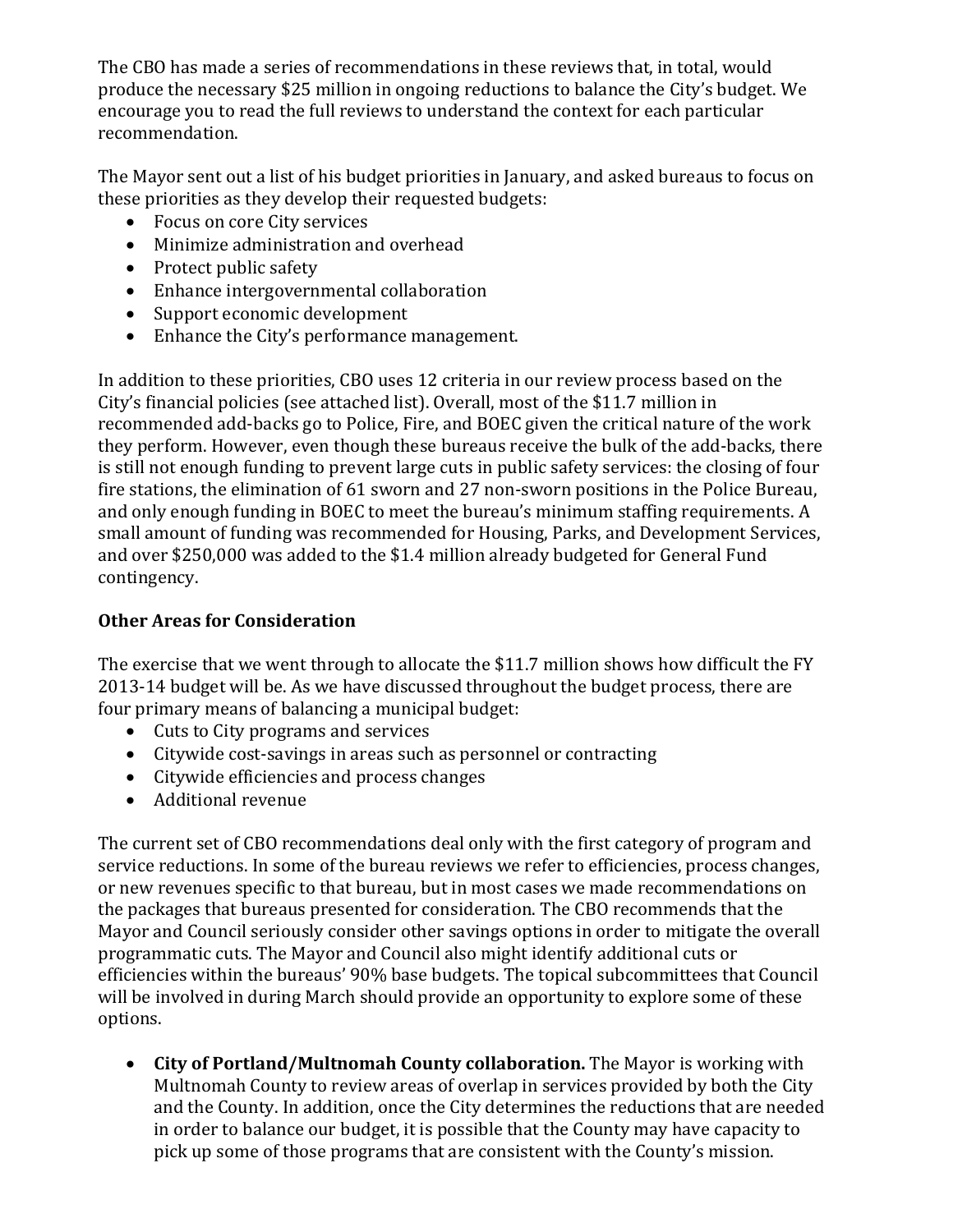- **Review of ongoing Special Appropriations.** There are \$5.6 million in ongoing Special Appropriations at the 90% level. CBO does not recommend any of the 10% add-backs for these programs. In addition, we believe there may be potential for cutting more deeply in some non-core areas.
- **Personnel Savings.** The Mayor and Council are in active contract negotiations with our labor partners, and thus we are not making recommendations on ideas that are currently under discussion. But in the General Fund, personnel services make up 62% of the FY 2012-13 Revised Budget. Personnel services expenditures also have grown 14% since FY 2007-08 in spite of the recession. To the degree that the City is able to restrain the growth in personnel costs – either through labor negotiations, reductions in overtime spending, organizational restructuring, or statewide PERS reform – it will reduce the overall deficit and allow for smaller programmatic reductions.
- **New Revenue.** Sources of new revenue are difficult to identify and usually unpopular. The budget office would be happy to assist council in analyzing and forecasting all revenue ideas.

# **Conclusion**

The CBO recommendations are intended to provide a starting framework for Mayor and Council deliberations on the budget. The recommendations are not intended to represent a draft budget, as they do not take into account the additional mechanisms that the Mayor and Council have to balance the budget, as noted above.

There is still important information that will come out during the public budget forums, Council budget work sessions, and further discussions with bureau management and our labor partners. CBO also will issue an updated, final FY 2013-14 forecast in April. We look forward to working with you as you craft the Mayor's Proposed and Council Approved budgets over the next three months.

Please do not hesitate to contact me with any questions.